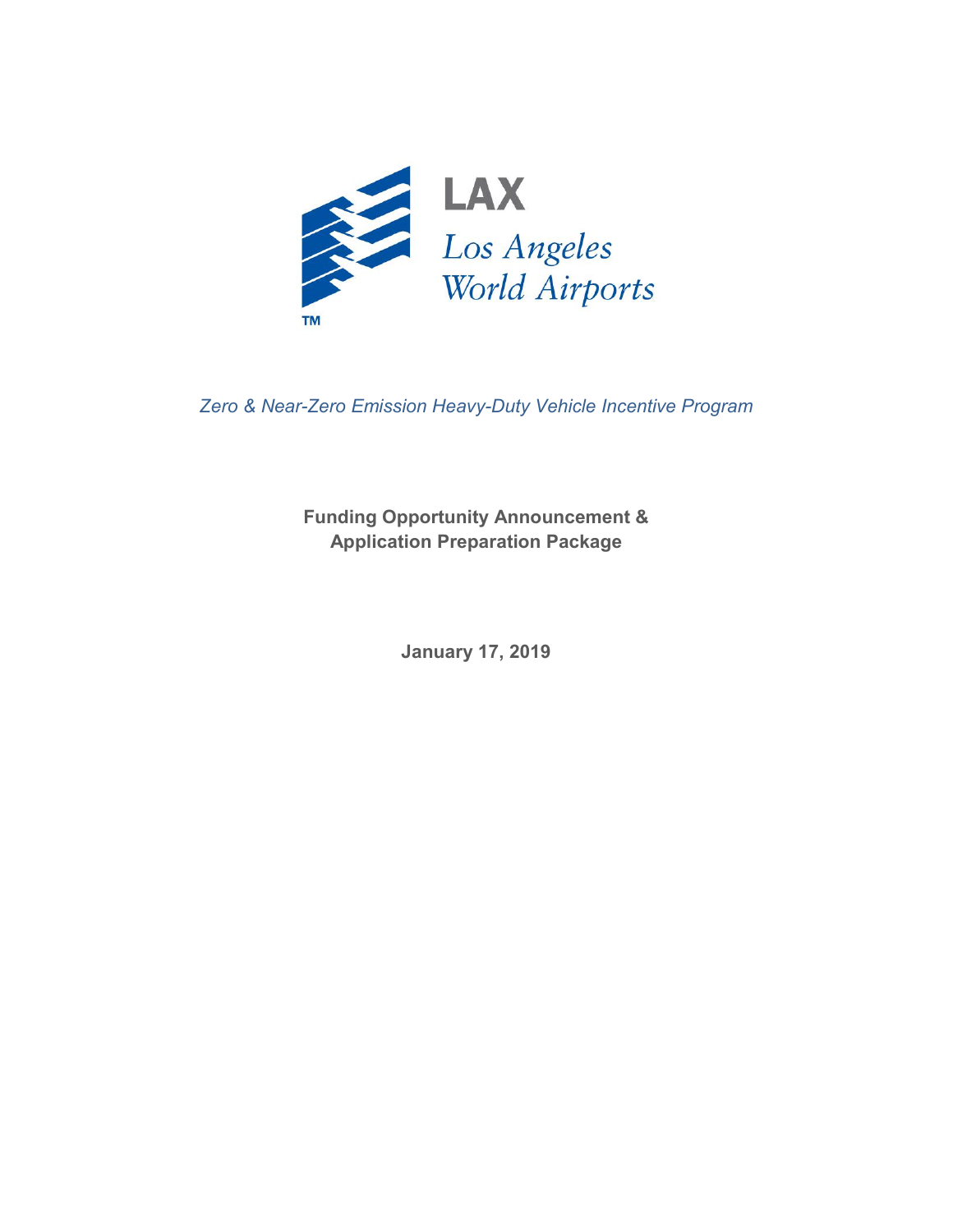## **SECTION 1 – INTRODUCTION**

Air pollutant emissions from heavy-duty vehicle exhaust are the largest contributor to smog and unhealthful air quality in the greater Los Angeles region. On-Road heavyduty trucks and buses emit the greatest overall quantity of oxides of nitrogen ( $NO<sub>x</sub>$ ), the primary air pollutant that creates ozone (smog), as well as fine particulate matter, a toxic substance known to cause cancer. According to the South Coast Air Quality Management District (SCAQMD), this region exceeds federal health-based standards for both ozone and particulate matter, and suffers from the worst air pollution in the nation.

Since 2007, Los Angeles World Airports (LAWA) has implemented an Alternative Fuel Vehicle Requirement Program. This Program applies to all airport contractors who regularly do business at LAX and utilize medium and/or on-road heavy-duty vehicles. In 20[1](#page-1-0)7, the LAX Alternative Fuel Requirement Program<sup>1</sup> underwent revisions that add compliance flexibility for airport contractors while accelerating the attainment of necessary medium and heavy-duty emission reductions. By April 30, 2019, one hundred percent of the medium and/or on-road heavy-duty applicable vehicles must be in compliance with the LAX Alternative Fuel Requirement Program.

Given the air quality challenge facing our region, and the high level of scrutiny LAWA is under to further reduce air pollution emissions associated with airport operations, LAWA is implementing a voluntary heavy-duty vehicle replacement incentive program. The *LAX Zero & Near-Zero Heavy-Duty Vehicle Incentive Program* has the following goals:

- 1. To achieve vehicle emission reductions "above and beyond" those realized by the current LAX Alternative Fuel Vehicle Requirement;
- 2. To encourage LAX contractors who are covered by the Alternative Fuel Vehicle Requirement to transition their heavy-duty on-road vehicles to "zero" or "nearzero" emission vehicles;
- 3. To educate LAX vehicle operators regarding other heavy-duty vehicle incentive funds available in California, and incentivize operators to leverage these available funds with LAX incentive funds.

The following Sections describe the eligibility requirements to participate in the LAX Zero & Near-Zero Emission Heavy-Duty Vehicle Incentive Program (Zero & Near-Zero Inventive Program), limits on the amount of LAX incentive funding available to Program participants, and guidelines for application preparation. LAWA staff members are

<span id="page-1-0"></span><sup>&</sup>lt;sup>1</sup> LAX Alternative Fuel Requirement Program - [https://www.lawa.org/en/lawa-environment/lax/lax](https://www.lawa.org/en/lawa-environment/lax/lax-alternative-fuel-vehicle-requirement-program)[alternative-fuel-vehicle-requirement-program](https://www.lawa.org/en/lawa-environment/lax/lax-alternative-fuel-vehicle-requirement-program)

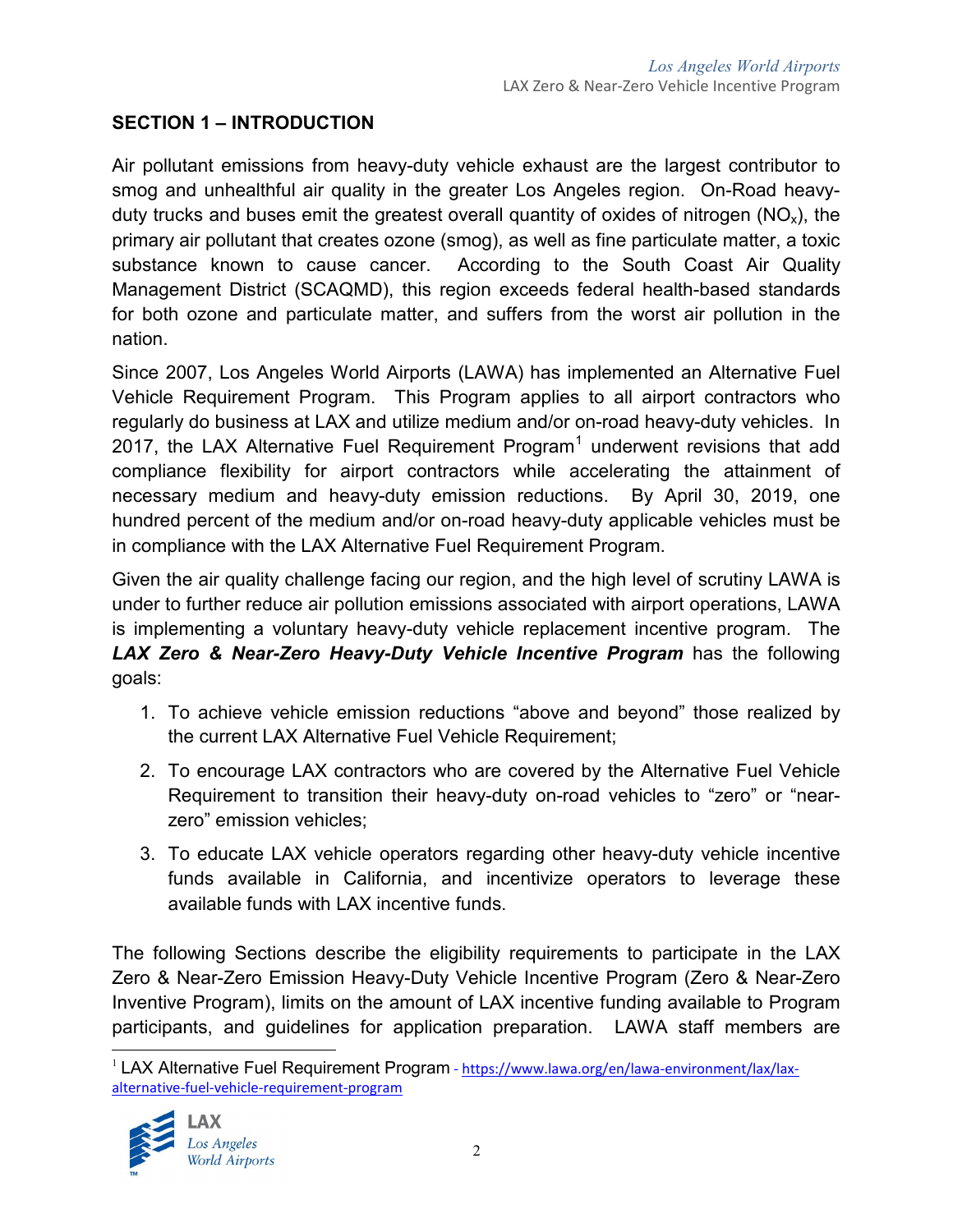available to answer questions and provide technical and programmatic guidance as appropriate - please refer to Section 7 of this document for a list of LAWA Staff contacts.

**1.1 Available Funding** - LAWA has allocated a total of \$500,000 for the LAX Zero & Near-Zero Incentive Program. In the event eligible funding requests are received in excess of \$500,000, LAWA reserves the right to establish a backup list of qualified applications that would be funded in rank order in the event additional future funding becomes available. Additionally, should LAWA receive applications with total requests less than \$500,000, or if applications are deemed non-meritorious, LAWA reserves the right to reduce the total funding available. LAWA also reserves the right to not fund any of the applications received, irrespective of the merits of the applications submitted.

**1.2 Leveraging Other Available Incentive Funding** – Given the limited total funding currently available under the LAX Zero & Near-Zero Incentive Program, and the necessity of limiting per vehicle incentive amounts, LAWA strongly recommends that applicants take advantage of other existing incentive funding available in California. Specifically, LAWA encourages all applicants under this program to also pursue funding under the **California HVIP Program**. HVIP provides substantial point-of-sale discounts to vehicle purchasers. When combined, an LAX incentive and HVIP incentive can defray all or most of the incremental cost associated with purchasing a zero or nearzero heavy-duty vehicle compared to a conventional heavy-duty vehicle. The California HVIP website is [https://www.californiahvip.org.](https://www.californiahvip.org/)

Additionally, LAX contractors who operate fleets of ten (10) or fewer heavy-duty vehicles may be eligible to participate in the SCAQMD's On-Road Heavy-Duty **Voucher Incentive Program** (VIP). This local program, which is separate and distinct from the California HVIP Program, assists smaller fleets in replacing 2009 and older engine model year vehicles with newer, cleaner heavy-duty vehicles. Information on the SCAQMD VIP can be found at [www.aqmd.gov/VIP.](http://www.aqmd.gov/VIP)

Participation in the California HVIP, SCAQMD VIP, or any other vehicle incentive program is not a requirement for obtaining a funding award under the LAX Zero/Near-Zero Incentive Program. However, as LAX incentive funds are limited, the "per vehicle" funding award in most cases will be less than the actual incremental cost of the zero/near-zero heavy-duty vehicle.

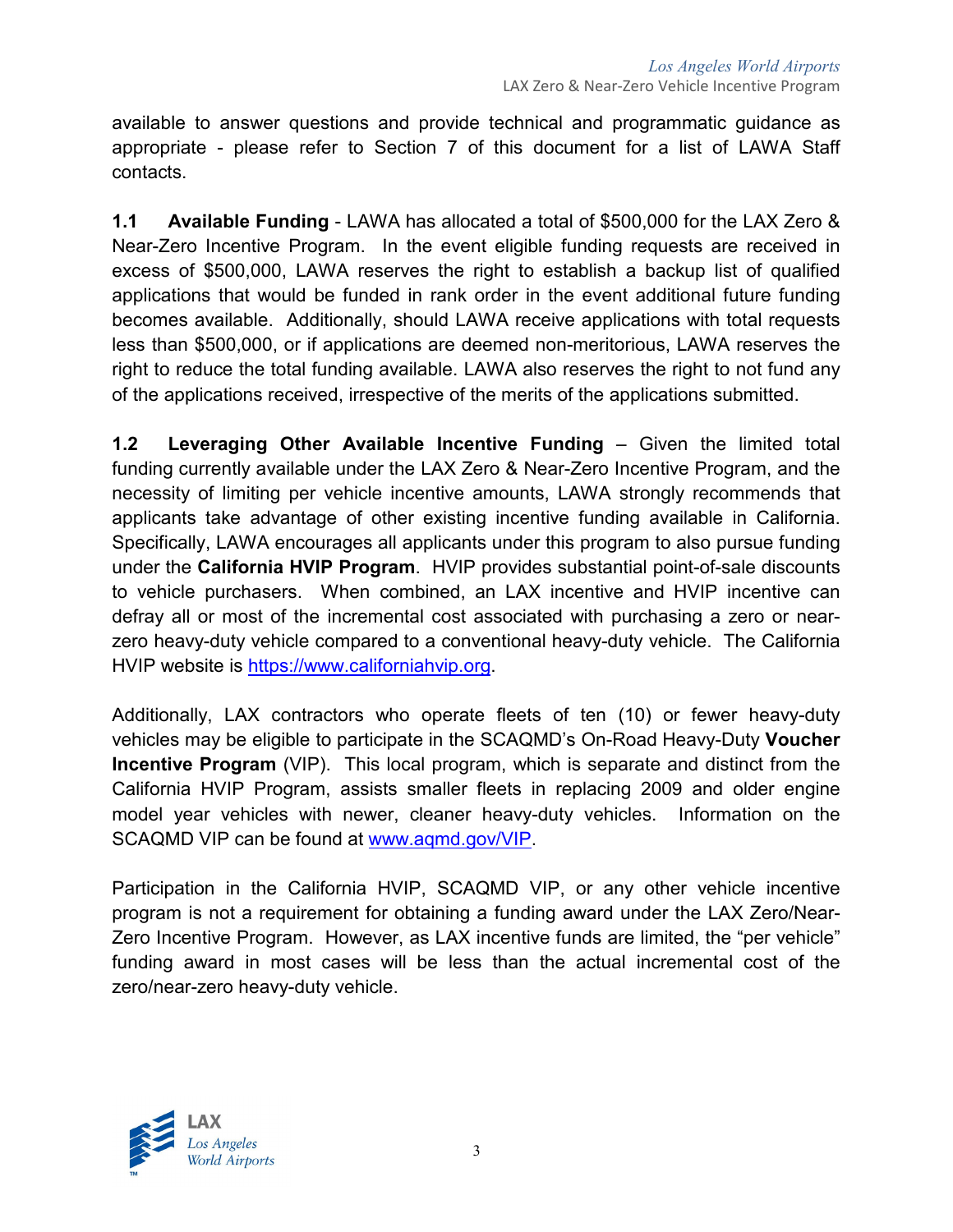# **SECTION 2 – ELIGIBILITY REQUIREMENTS**

Participation in the LAX Zero & Near-Zero Incentive Program is subject to the following Eligibility Requirements:

**2.1 Eligible Applicants** – LAX contractors, licensees, or lessees that own and operate qualifying heavy-duty vehicles at LAX are eligible to submit an application under this Incentive Program. Third parties may prepare an application on behalf of eligible applicants for consideration by LAWA; however, the funding agreement signatory for any award made under this funding opportunity must be the owner of the vehicle being replaced. Please note that LAWA does not enter into three-party agreements. Additionally, LAWA-owned vehicle fleets subject to the Alternative Fuel Vehicle Requirement Program are not eligible for funding under this grant solicitation.

**2.2 Eligible Zero-Emission & Near-Zero Emission Heavy-Duty Vehicles** – the intent of this program is to provide financial assistance to heavy-duty vehicle owners subject to the LAX Alternative Fuel Vehicle Requirement Program to replace existing, older heavy-duty vehicles with new zero-emission or near zero-emission heavy-duty vehicles. For the purpose of this funding opportunity, the following definitions apply:

- **On-Road Vehicle** a vehicle that meets California Department of Motor Vehicle (DMV) requirements for use on a public roadway;
- **Heavy-duty Vehicle** a vehicle with a Gross Vehicle Weight Rating of 14,001 pounds or greater;
- **Zero-Emission Vehicle** vehicle certified by the California Air Resources Board (CARB) as having zero tailpipe emissions;
- **Near-Zero Emission Vehicle** a vehicle equipped with a heavy-duty engine certified by CARB as meeting an Oxides of Nitrogen (NOx) emission standard of 0.02 grams per brake horsepower–hour (g/bhp-hr). This emission level is *90% lower* than the current EPA heavy-duty engine NOx standard.

*Vehicles eligible to receive an incentive under this Program must be on-road heavy-duty zero or near-zero emission vehicles*.

**2.3 Existing Heavy-Duty Vehicle to be Replaced** – For each vehicle purchase incentive received under the LAX Zero & Near-Zero Incentive Program, the applicant must replace an existing diesel-fueled heavy-duty vehicle currently operating at LAX. Vehicle replacements and incentives are "one for one". The vehicles to be replaced must have been included in the contractor's April 6, 2018 LAX Alternative Fuel Vehicle Report and currently in use at LAX.

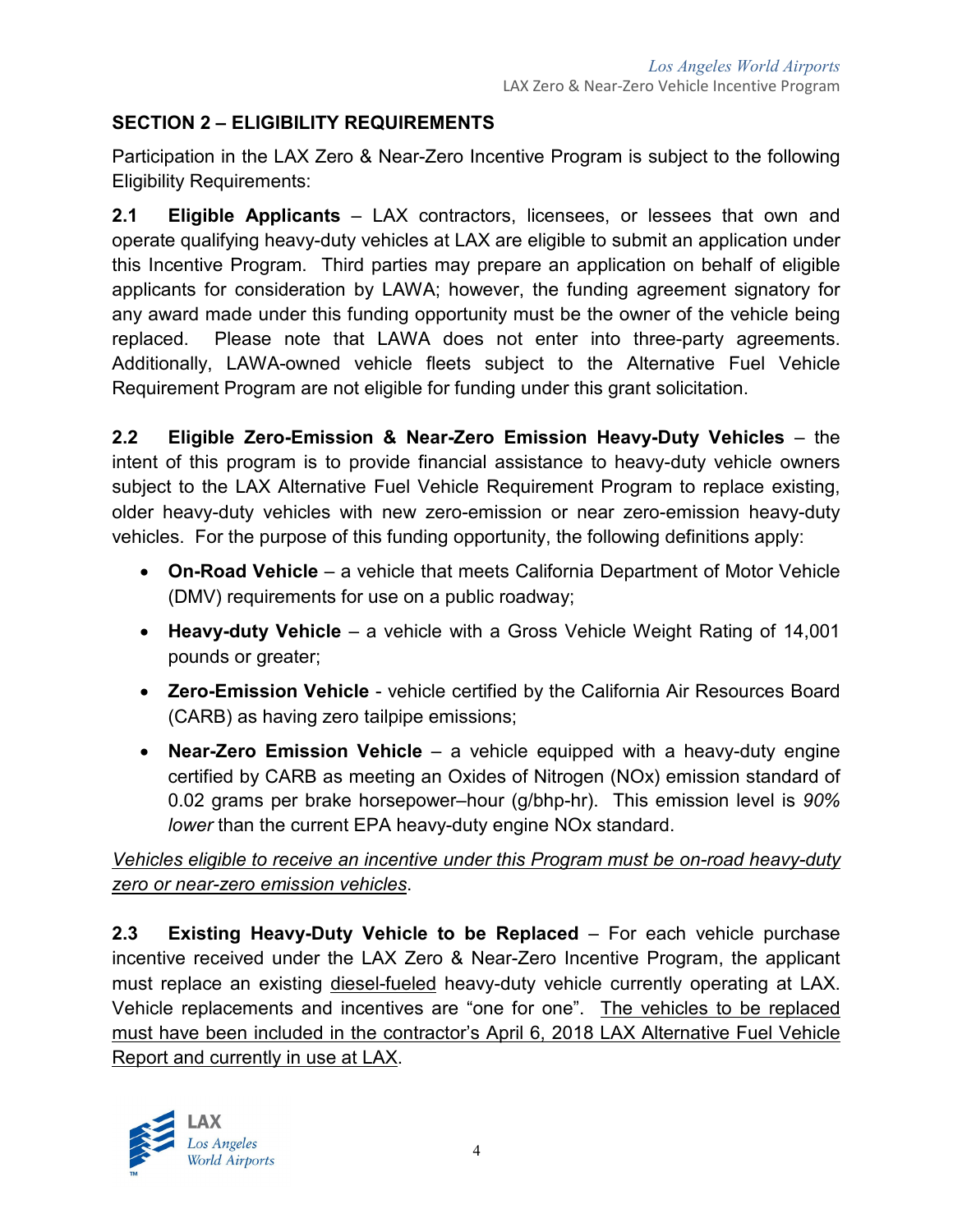**2.4 Replacement Requirement** – Applicants who receive an incentive for the purchase of new heavy-duty zero or near-zero emission vehicle(s) must replace an existing diesel-fueled heavy-duty vehicle. For the purpose of this Program, "replace" is defined as any of the following:

- **Scrap** the older heavy-duty vehicle is rendered permanently inoperable by an automotive dismantler and sold as scrap;
- **Relocated** the older heavy-duty vehicle is permanently removed from not only operation at LAX, but also operation in California. To reiterate, for the purpose of this funding opportunity, "relocation" means the vehicle is relocated to an owner/operator facility outside of the State of California.

**2.5 Zero/Near-Zero Vehicle Retention Requirement –** Zero and/or near-zero emission vehicle(s) that receives an incentive under this program must remain at LAX campus for a period of no less than five (5) years from the date the vehicle receiving an incentive is placed into service.

# **SECTION 3 - PARTICIPATION GUIDELINES, CONDITIONS & RESTRICTIONS**

The following guidelines, requirements, and conditions have been established and apply to all applicants:

**3.1 Maximum Funding Limits** – To ensure broad-based participation, the maximum total funding award to any Eligible LAX Applicant shall not exceed \$100,000 of the total Available Funding. The total available funding currently allocated by LAWA for this Program is \$500,000. The maximum funding limit can be waived by LAWA in the event LAWA does not receive meritorious applications from other applicants that meet or exceed the total available funds, or if LAWA allocates additional funds to the Program. LAWA reserves the right to determine which projects, if any, are deemed meritorious and warrant a LAX Incentive Funding award.

**3.2 Eligible Uses of LAX Incentive Funds –** LAWA incentive funds may only be used to offset the direct costs of purchasing a qualifying heavy-duty vehicle. LAWA incentive funds may not be used for administrative costs, labor, or other direct or indirect costs associated with a vehicle purchase. LAWA funds are intended to lower the purchase cost of the zero or near-zero emission heavy-duty vehicle. Note that electric vehicle charging equipment (EVSE) is not an eligible use of LAX Incentive Funds.

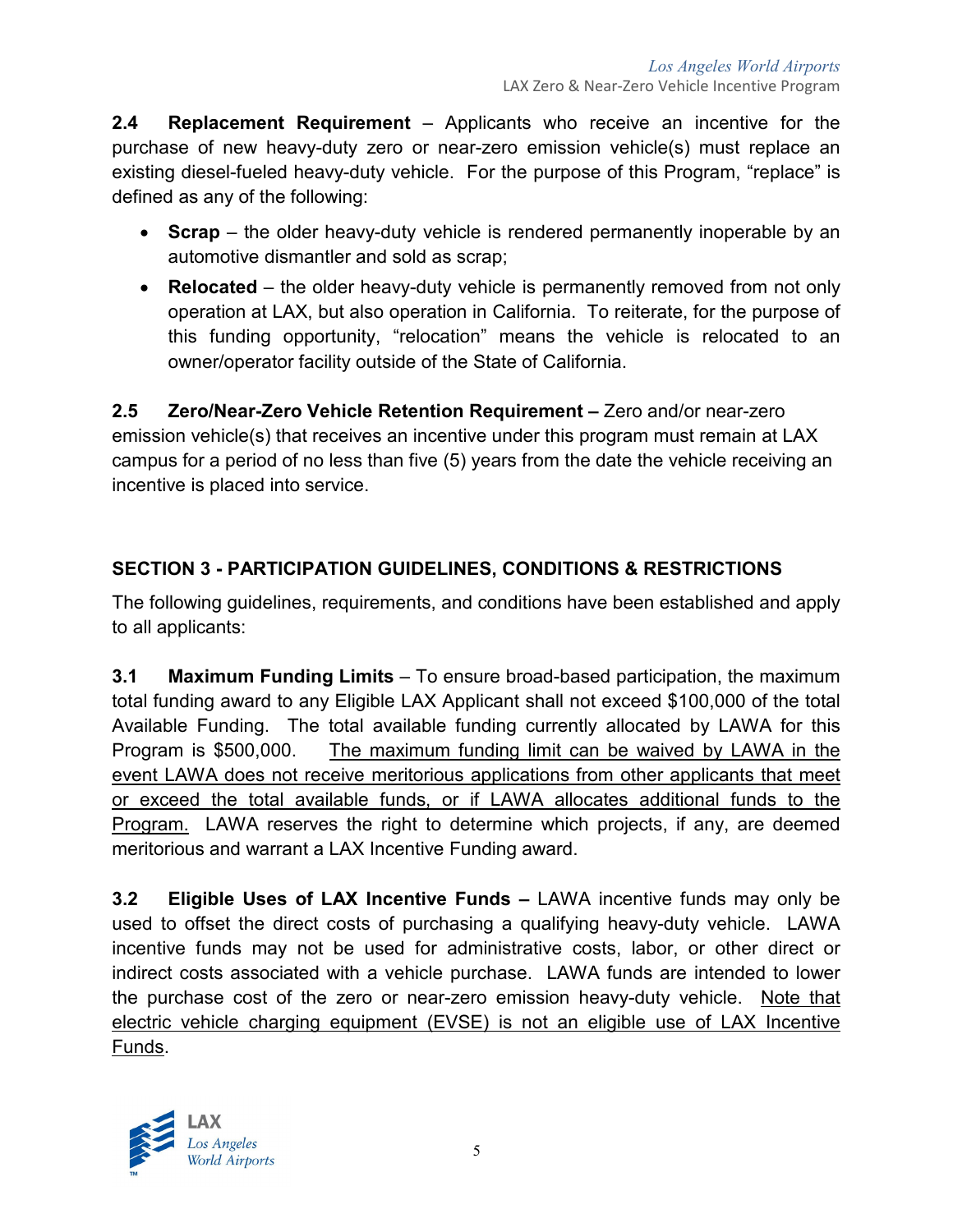**3.3 Program Co-Funding Requirements –** Vehicle purchase costs above the LAWA incentive must be borne by the purchaser. Other grant funds or awards from other agencies may be used as co-funding – see Section 1.2, above.

**3.4 LAWA Funds Remitted on a Reimbursement Basis** – LAWA incentive funds will be distributed on a reimbursement basis only upon completion of vehicle acquisition and submission of all required documentation and invoices.

**3.5 LAWA Retains Rights to Any Emissions Reduction Credits** – LAWA shall have the legal right to use or take credit for all emissions reductions, emissions credits or environmental attributes associated with vehicle replacements receiving incentives under this program. "Environmental attributes" means any and all credits, benefits, emissions reductions, offsets, and allowances, howsoever entitled, attributable to vehicle replacements receiving incentives under this program, including (a) any avoided emissions of pollutants to the air, soil or water such as nitrogen oxides (NOx), volatile organic compounds ("VOC"), particulate latter ("PM"), carbon monoxide (CO) and other pollutants; (b) any avoided emissions of carbon dioxide (CO2), methane (CH4), nitrous oxide other greenhouse gases (GHGs) that have been determined by the United Nations Intergovernmental Panel on Climate Change, or otherwise by law, to contribute to the actual or potential threat of altering the Earth's climate by trapping heat in the atmosphere; and (c) the reporting rights related to these avoided emissions.

## **SECTION 4 – ZERO & NEAR-ZERO EMISSION VEHICLE INCENTIVE MATRIX**

The maximum per vehicle incentive varies as a function of the gross vehicle weight rating and whether or not the replacement vehicle is certified as zero emission or equipped with a qualifying near-zero emission engine. LAWA offers a higher incentive towards the purchase of a zero-emission vehicle.

Note that this program is intended to augment other state and local zero and near-zero emission vehicle incentive programs. In no case may the LAWA incentive, when added to other available incentives, result in a total vehicle incentive that is greater than the actual purchase price of the vehicle. A recipient of a LAWA vehicle purchase incentive is required to disclose any and all other incentives applied to that vehicle purchase.

The following matrix illustrates LAWA Incentives available under this Program:

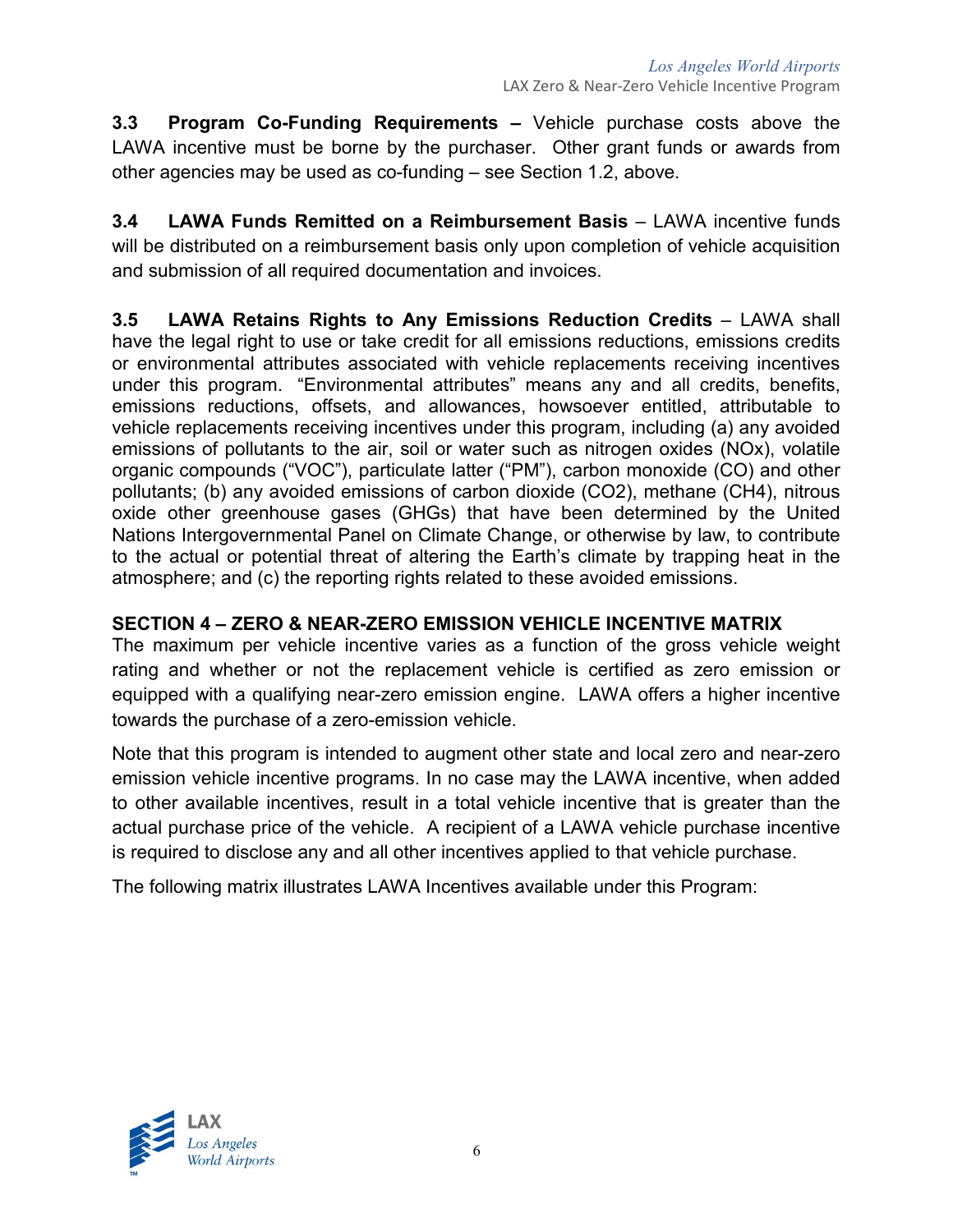| Table 4-1 – Incentive Levels for the Purchase of On-Road Zero & Near-Zero Heavy- |  |
|----------------------------------------------------------------------------------|--|
| Duty Vehicles                                                                    |  |

| <b>Replacement Vehicle Gross</b><br><b>Vehicle Weight Rating (GVWR)</b> | <b>Per Vehicle Incentive</b><br><b>Amount</b> |
|-------------------------------------------------------------------------|-----------------------------------------------|
| 14,001 - 19,500 GVWR                                                    | \$15,000                                      |
| 19,501 - 26,000 GVWR                                                    | \$17,500                                      |
| 26,001 - 33,000 GVWR                                                    | \$20,000                                      |
| Greater than 33,001 GVWR                                                | \$50,000                                      |

Please note that awards will be made pursuant to the funding constraints discussed in Section 3, above. In the event this Program is oversubscribed, qualifying funding requests above the maximum award amounts described in Section 3 will be placed on a "backup list" for future potential funding by LAWA. Please note that additional funding above the current \$500,000 funding allocation is based on the availability of additional incentive funds and is at the sole discretion of LAWA.

# **SECTION 5 – LAX ZERO/NEAR-ZERO INCENTIVE PROGRAM TIMETABLE**

The Zero/Near-Zero Incentive Program will be conducted in accordance with the timeline shown in Table 5-1, below. Project applications may be submitted at any time during the period commencing January 1, 2019 and ending February 28, 2019. *Please*  note that applications must be received no later than 11:59 pm on February 28, 2019. *All applications must be submitted via email. Late applications will not be evaluated and will not be eligible for LAWA funding.*

| Table 5-1 - Key Dates for the Zero/Near-Zero Incentive Program |
|----------------------------------------------------------------|
|----------------------------------------------------------------|

| <b>Program Event</b>                          | <b>Date</b>                  |
|-----------------------------------------------|------------------------------|
| <b>Program Announcement Release</b>           | January 15, 2019             |
| <b>Application Submittal Period</b>           | January - February 2019      |
| Latest Date/Time for Application<br>Submittal | February 28, 2019 @ 11:59 PM |

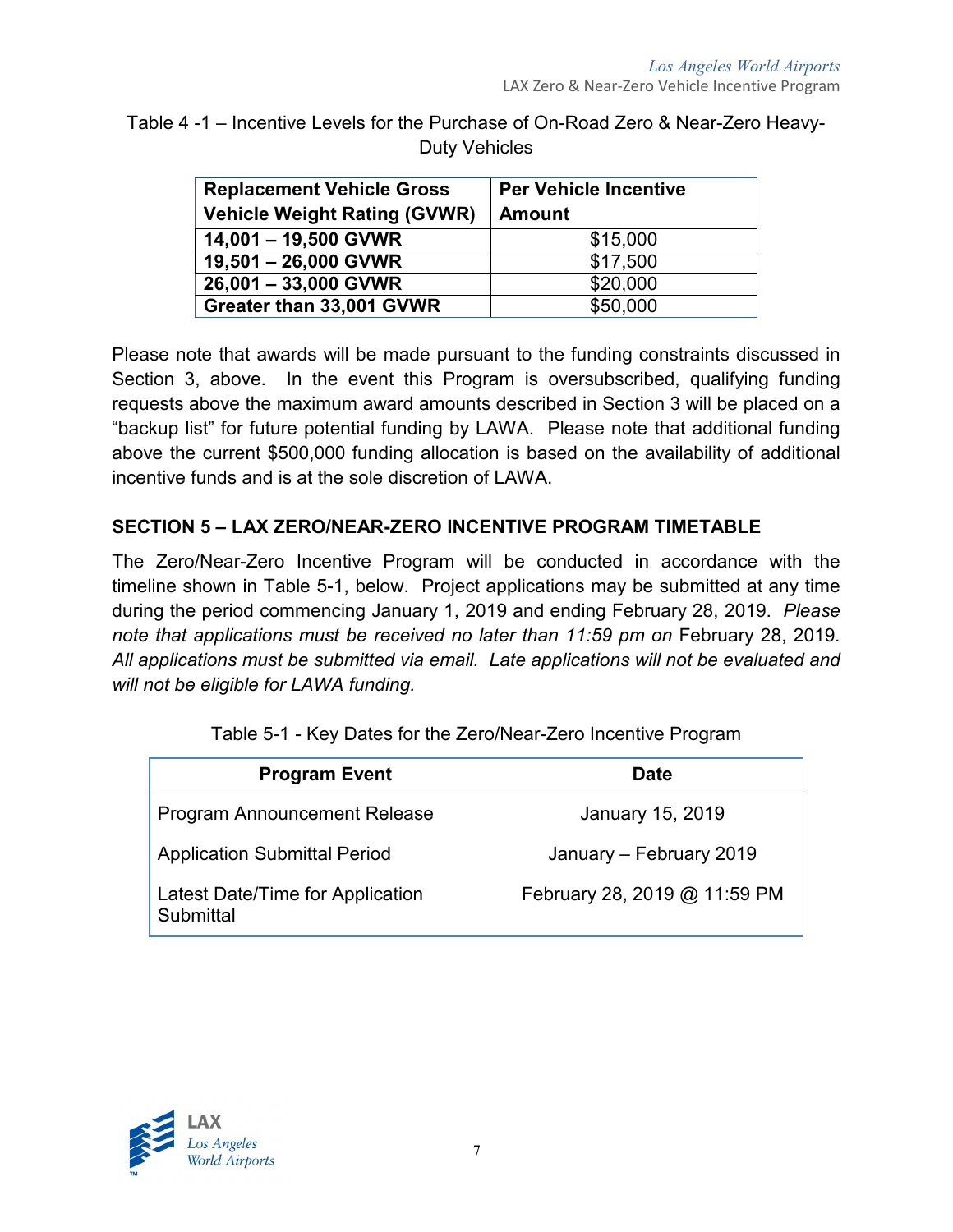#### **SECTION 6 - APPLICATION PREPARATION & SUBMITTAL INSTRUCTIONS**

An Application must be completed and submitted for funding consideration under this Program. Applications must be prepared and submitted in accordance with the instructions outlined below.

- 1. **Application Preparation** The following information must be included in applications seeking LAX Zero & Near-Zero Emissions Heavy-Duty Vehicle incentive funding:
	- a) **Attachments A-C** Applications must include the following completed Attachments, including all required supporting documentation as requested. Application Templates and Instructions are included in Section 9 of this Program Announcement:
		- Attachment A: Applicant Information
		- Attachment B: Diesel Vehicle & Replacement Vehicle Descriptions
		- Attachment C: Project Implementation Schedule
- 2. **Application Submittal Process –** LAX Zero/Near-Zero Incentive Program applications should be submitted via email as an attachment in PDF format. It is recommended that Attachments A-C be compiled into a single PDF document. Applications should be emailed to:

Amylou Canonizado: [acanonizado@lawa.org](mailto:acanonizado@lawa.org)

## *All LAX Zero/Near-Zero Vehicle applications must be received no later than 11:59 pm on February 28, 2019!*

#### **SECTION 7 – APPLICANT WORKSHOP & TECHNICAL ASSISTANCE**

An applicant workshop will be convened on January 24, 2019 and February 7, 2019. The purpose of the workshop is to answer questions related to the Zero & Near-Zero Incentive Program as well as provide one-on-one assistance. Attendance is voluntary.

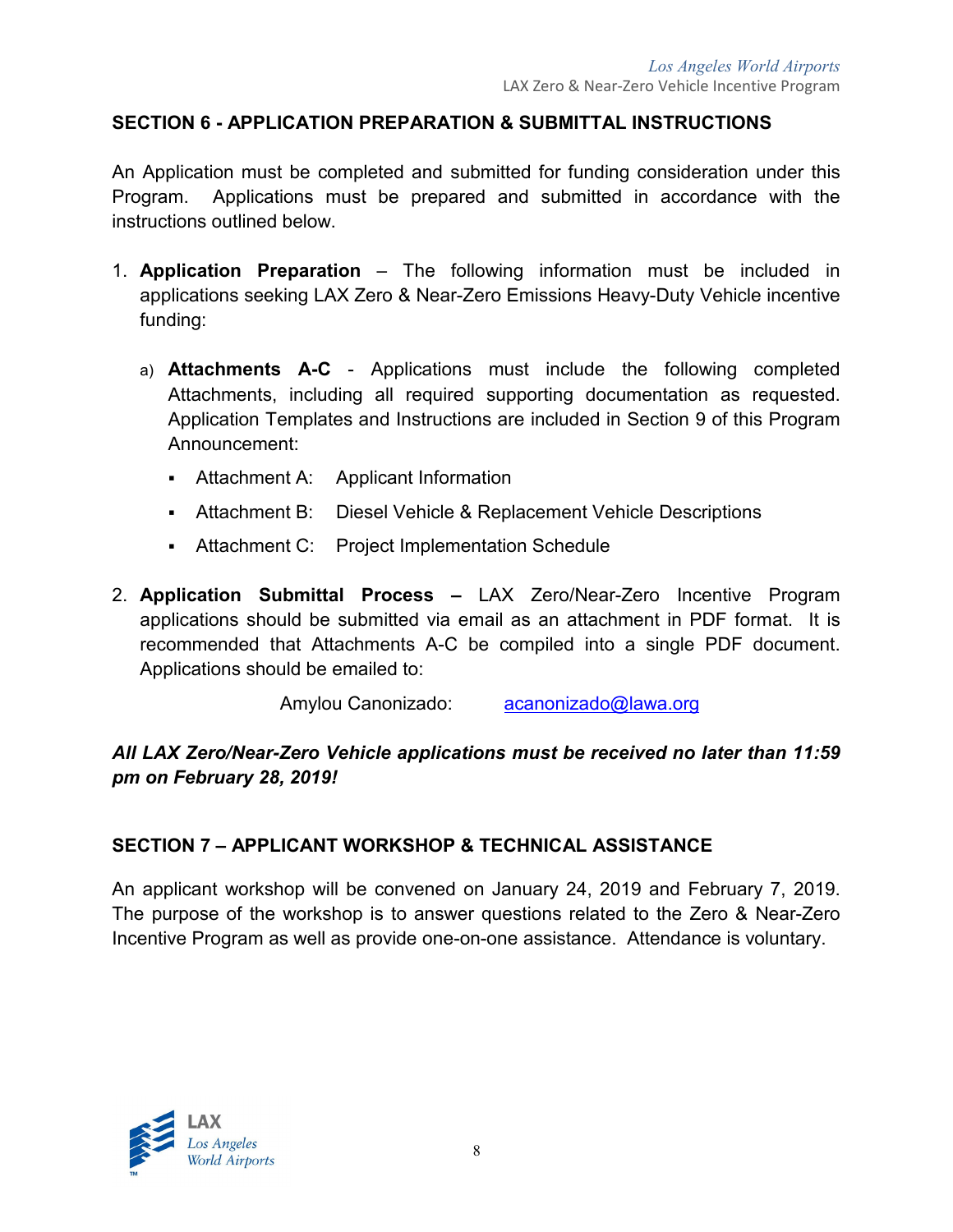#### **January Workshop**

| Date:     | <b>January 24, 2019</b>                          |
|-----------|--------------------------------------------------|
| Time:     | 4:30 PM- 6:30 PM                                 |
| Location: | <b>Clifton A. Moore Administration Building.</b> |
|           | <b>Samuel Greenberg Board Room</b>               |

#### **Feburary Workshop**

| Date:     | <b>February 7, 2019</b>                          |
|-----------|--------------------------------------------------|
| Time:     | 9:30 AM-11:30 AM                                 |
| Location: | <b>Clifton A. Moore Administration Building.</b> |
|           | <b>Samuel Greenberg Board Room</b>               |

In addition, LAWA staff members are available to answer questions during the Application acceptance period. Please direct all inquiries to, Amylou Canonizado, at [acanonizado@lawa.org.](mailto:acanonizado@lawa.org)

#### **SECTION 8 - APPLICATION EVALUATION AND APPROVAL PROCESS**

Applications will be reviewed by LAWA in order of receipt. Applications will be recommended for funding in accordance with the program requirements and the maximum funding limits stipulated in Section 3 of this Program Announcement. Please note that all funding allocated to this Program could be fully expended prior to the close of the application submittal period, **February 28, 2019**.

The criteria used to assess the completeness and eligibility of a proposed LAX Zero/Near-Zero Vehicle Incentive application include the following:

- 1. Diesel-fueled vehicle proposed for scrapping, retirement, or relocation complies with the eligibility requirements outlined in Sections 2.1 – 2.4;
- 2. Zero/Near-Zero Vehicle proposed for purchase complies with eligibility requirements outlined in Sections 2.5 and 2.6;
- 3. Project funding requests conforms to Zero/Near-Zero Vehicle Incentive Matrix (Table 4-1)

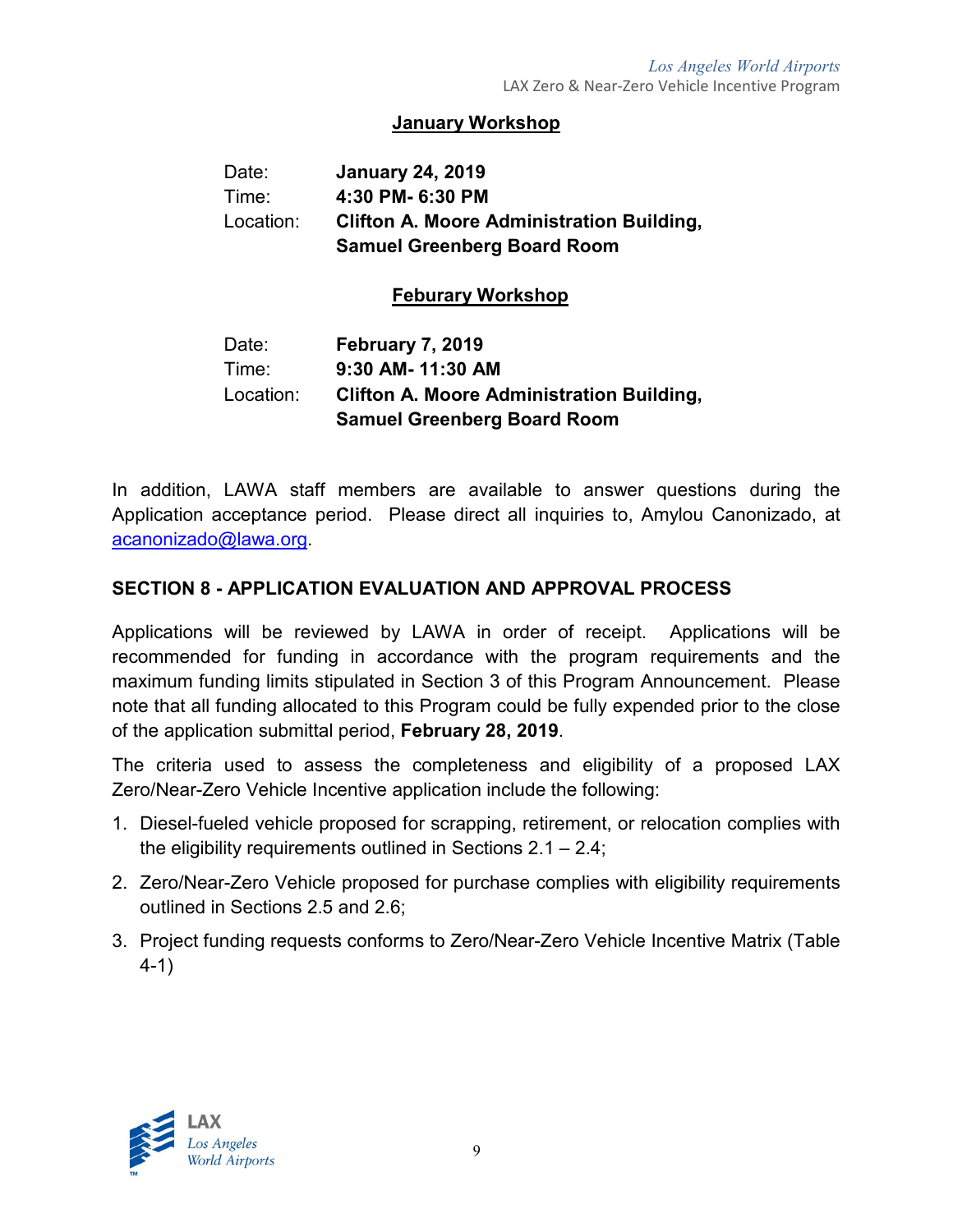# **SECTION 9 – Zero/Near-Zero Incentive Program APPLICATION ATTACHMENTS**

# **ATTACHMENT A: APPLICANT CONTACT INFORMATION**

**A.** Please provide the following applicant information in the space provided:

| <b>Business Name</b>                  |                                                                                                                                                                  |
|---------------------------------------|------------------------------------------------------------------------------------------------------------------------------------------------------------------|
| Division of:                          |                                                                                                                                                                  |
| Subsidiary of:                        |                                                                                                                                                                  |
| <b>Website Address</b>                |                                                                                                                                                                  |
| <b>Type of Business</b><br>Check One: | Sole Proprietorship<br>$\Box$ DBA, Name<br>, County Filed in<br>Corporation, ID No. _________<br>$\Box$ LLC/LLP, ID No. _______________<br>Other _______________ |

| <b>Address</b>      |  |     |       |  |    |  |
|---------------------|--|-----|-------|--|----|--|
| City                |  |     |       |  |    |  |
| <b>State</b>        |  |     | Zip   |  |    |  |
| Phone               |  | Ext | Fax   |  | ۰. |  |
| <b>Contact Name</b> |  |     | Title |  |    |  |
| E-mail              |  |     |       |  |    |  |
| Address             |  |     |       |  |    |  |
| Payment Name if     |  |     |       |  |    |  |
| <b>Different</b>    |  |     |       |  |    |  |

## **B. Funding Request Summary:**

**Total LAX Zero/Near-Zero Vehicle Incentive Funding Requested:** 

**\$\_\_\_\_\_\_\_\_\_\_\_\_\_\_\_\_\_\_\_\_**

**Disposition of Existing Vehicle (e.g. scrap or relocate): \_\_\_\_\_\_\_\_\_\_\_\_\_\_\_\_\_\_\_\_** *(Note that proof will be required prior to incentive payment.)*

**A valid quote for the proposed vehicle purchase is attached: YES NO (circle one)** 

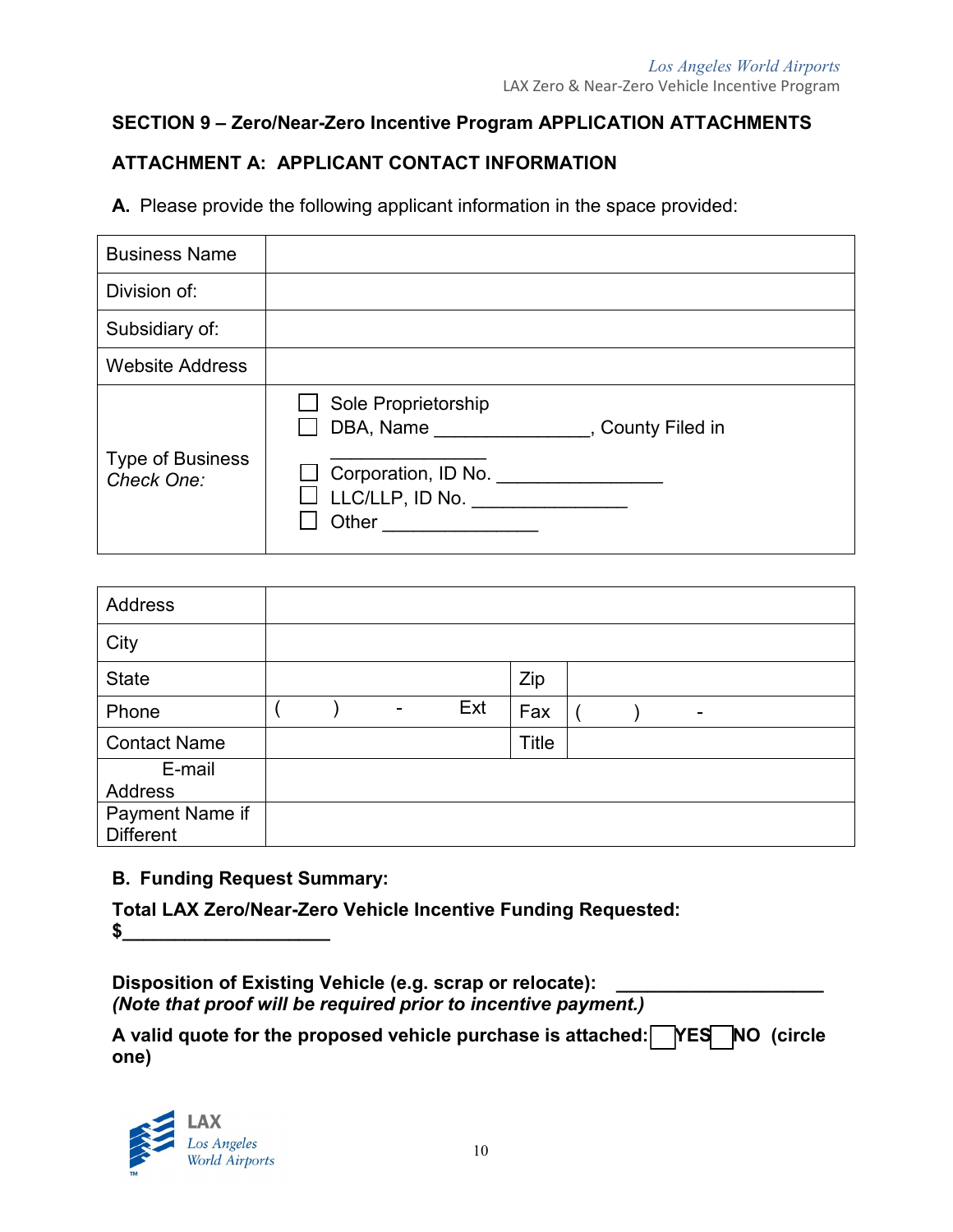# **ATTACHMENT B: EXISTING AND REPLACEMENT VEHICLE DESCRIPTIONS**

| <b>Existing Vehicle Information</b>                                          |                             |  |  |  |
|------------------------------------------------------------------------------|-----------------------------|--|--|--|
| Company name/ Organization name/ Individual name: Los Angeles World Airports |                             |  |  |  |
| Equipment Identifier (Company ID or Unit #): Company Name                    |                             |  |  |  |
| Vehicle Type: ____Hello                                                      |                             |  |  |  |
| Vehicle Make:                                                                | Vehicle GVWR: 1259          |  |  |  |
| Vehicle Model:                                                               | Vehicle Model Year:         |  |  |  |
| Vehicle Model Year:<br><b>Registered Owner:</b>                              |                             |  |  |  |
| Department of Transportation Number (if interstate):                         |                             |  |  |  |
| California Highway Patrol CA Number (if applicable):                         |                             |  |  |  |
| <b>Total Annual Miles Traveled:</b>                                          | Gallons of Fuel Used:<br>or |  |  |  |

## **New Vehicle Information**

ARB Certification Executive Order (EO) Number:

NOTE: The proposed engine for the project must be consistent with the **Intended Service Class** per the EO (MHD Intended Service Class engines **cannot** be used for projects which have the HHD vehicle classifications). Applicant **must ATTACH a copy** of the referenced Executive Order with the application. Download the EO at: <http://www.arb.ca.gov/msprog/onroad/cert/cert.php>

| Propulsion System Engine Make:  | Propulsion System Engine Model Year:  |
|---------------------------------|---------------------------------------|
| Propulsion System Engine Model: | Fuel Type (Fuel Cell, Battery, etc.): |
| Engine Family:                  |                                       |